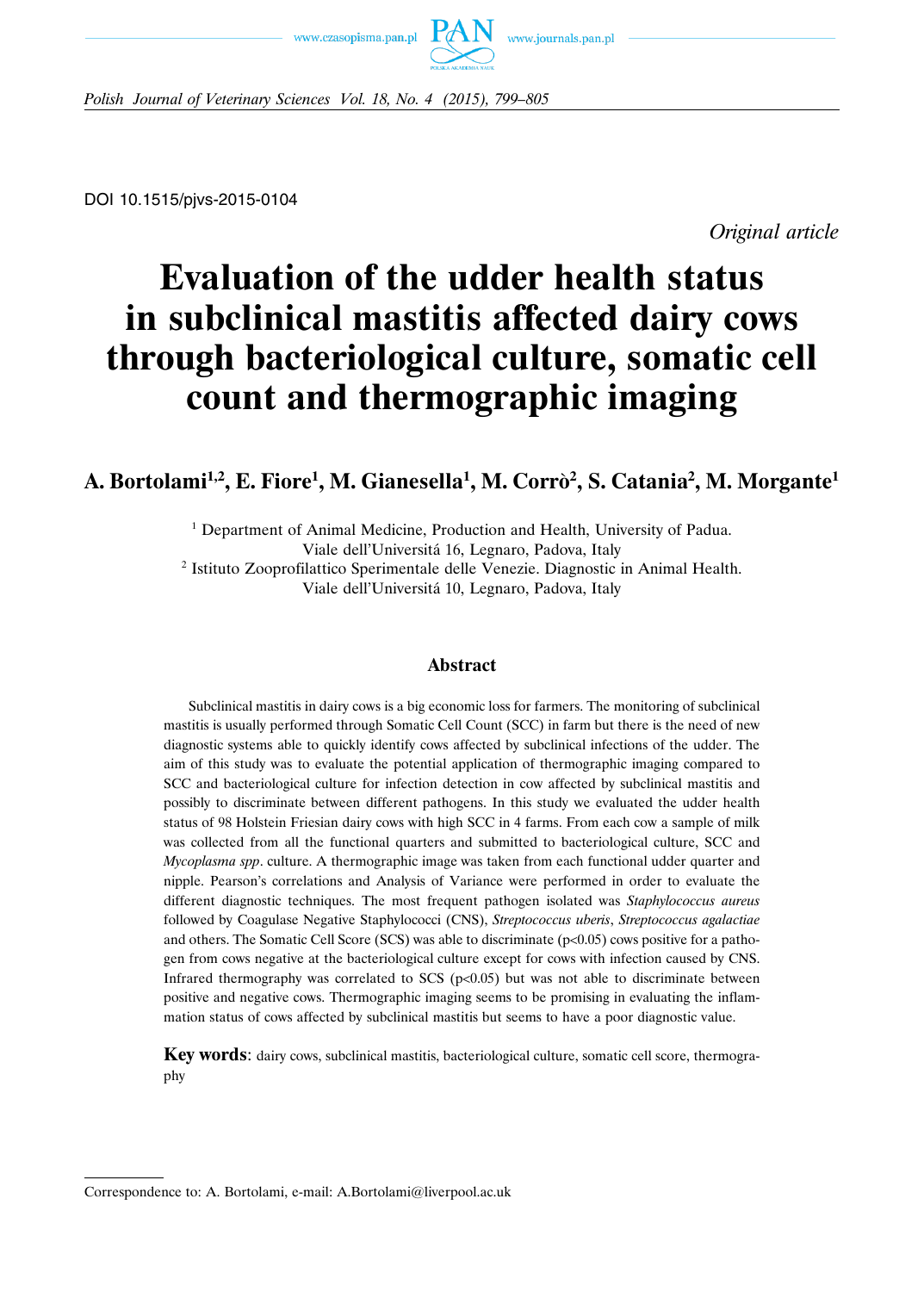

### **Introduction**

Bovine mastitis is a result of inflammation of the mammary gland. Depending on the severity of the inflammation, mastitis can be classified as sub-clinical, clinical or chronic. The degree of inflammation is dependent on the nature of the causative agent and on age, breed, immunological health and lactation state of the animal (Viguier et al. 2009). Many bacteria, mycoplasmas, yeasts and algae may cause mastitis in dairy cows. Watts et al. (1988) identified 137 different microorganisms as etiological agent of mastitis but only a few of them are routinely isolated.

Mastitis pathogens have been divided in "contagious" and "environmental". In the "contagious" group *Staphylococcus aureus*, *Streptococcus agalactiae* and *Mycoplasma bovis* are considered the major pathogens. The major environmental pathogens are Enterobacteriacee (as *Escherichia coli*), *Streptococcus dysgalactiae* and *Streptococcus uberis* (Blowey and Edmondson 2010). Coagulase Negative Staphylococci (CNS) are common environmental microorganisms but, in the last years, have been isolated more and more frequently from clinical milk samples and can be considered as emerging pathogens (Pyorala and Taponen 2009). Radostis et al. (2007) defines subclinical mastitis as an infection without visible changes in milk or the udder.

Subclinical mastitis is a big economic loss for farmers. Ott and Novak (2001) estimated a milk loss of 4.6% for Medium Bulk Tank Milk SCC (BTMSCC) (200,000 to 399,999 cells/ml) and 11.9% for High BTMSCC (> 400,000 cells/ml) compared to Low BTMSCC (< 200,000). Moreover, other money loss comes from the lower financial incentives for high quality milk and increased costs for veterinary and drug expenses. For bovine raw milk, European Union has set a limit for the sale of 400,000 BTMSCC (Reg. CE 853/2004). In many cases, the productivity of the cow will be permanently compromised (Halasa et al. 2007). Because of its financial impact, much attention has to be dedicated to the diagnosis and detection of subclinical mastitis problems in modern dairy farms. Diagnostic methods have been developed to detect of mammary gland inflammation and diagnosis of the infection and its causative pathogens. The gold standard is considered the bacteriology but has several limitations in identifying uninfected cows (Madouasse et al. 2012). Here are some possible reasons for that: no bacteria will grow when the bacteria have been terminated, the media used does not allow to grow the bacteria causing the infection, there are no bacteria in the milk sample collected although an Intra-Mammary Infection (IMI) is present as in the case of intermittent shedding (Sears et al. 1990). Because of these limitations, the costs and the time required for the response bacteriological sampling is not feasible as a routine test (Pyörälä and Taponen, 2009). Tests for indicators of inflammation are therefore necessary as screening tests to identify the quarters with IMI (Ruegg and Reinemann, 2002).

Currently, assays often used include measurement of SCCs, enzymatic analysis and CMT (Viguier et al. 2009). The presence of a pathogen in the mammary gland causes an increase in the number of immune cells, mostly neutrophils, to fight the infection. Therefore, an elevated cell concentration can be used as an indicator of infection (Madouasse et al. 2012).

Thermographic imaging has been recently applied in veterinary medicine and in animal production as a potential diagnostic and preventive tool, thus avoiding undue stress reactions.

In the bovine species, infrared thermography (IRT) has been used as a diagnostic tool for disease detection (Stelletta et al. 2012). In dairy cows, IRT has the potential to be a rapid, non-invasive, real-time method of detecting mastitis since a symptom of mastitis is the increase in local temperature from inflammatory reactions (Scott et al. 2000, Colak et al. 2008). Hovinen et al. (2008) infused *E. coli* lipopolysaccharides (LPS) into the left forequarter of the udder and showed that the treated quarter exhibited an increase in surface temperature of  $1 - 1.5$ °C compared to the untreated right quarter. In a similar experiment, Pezeshki et al. (2011) compared several potential biomarkers of mastitis via induction with *E. coli*. Peak udder surface temperature was noted to increase  $2 - 3$ <sup>o</sup>C but this increase was slower than the one in rectal temperature. In a study that included 62 Brown Swiss dairy cows, IRT ability to detect mastitis was compared to Somatic Cell Count (SCC) and California Mastitis Test (CMT); the study showed that sensitivity and specificity of IRT (95.6 and 93.6%, respectively) did not differ from those for CMT (88.9 and 98.9%, respectively) (Polat et al. 2010).

The aim of this study was to evaluate the potential application of thermographic imaging compared to SCC and bacteriological culture for infection detection in cow;s quarters affected by subclinical mastitis and possibly to discriminate between different pathogens.

#### **Materials and Methods**

#### **Selection of animals and herd characteristics**

98 Holstein Friesian cows with high SCC (>200.000 cells/ml) at the last test-day record performed by the Regional breeder association were se-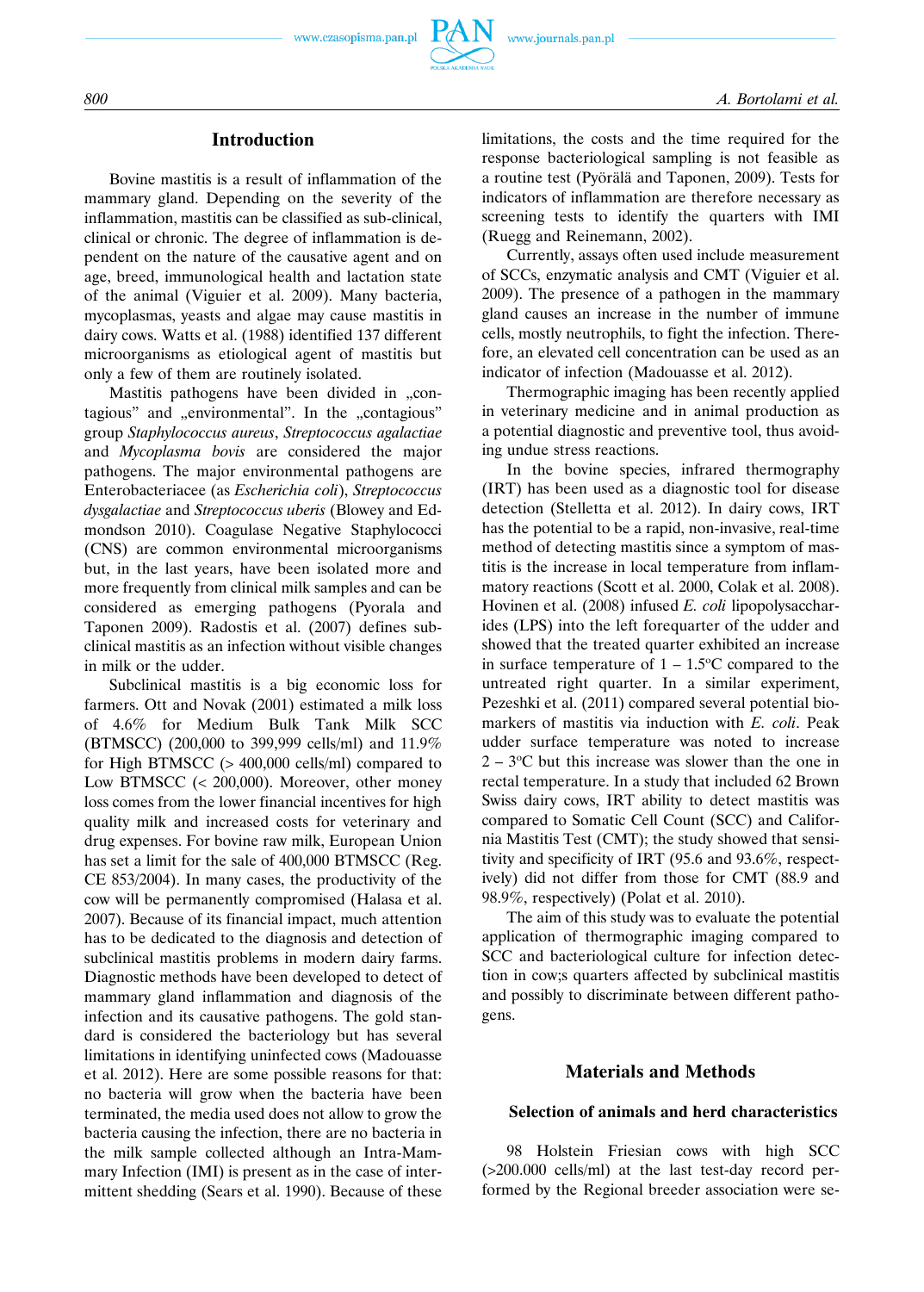#### *Evaluation of the udder health status in subclinical mastitis... 801*

lected in 4 medium sized farms (80-200 lactating cows) in Veneto Region, Italy. The cows were selected taking into account also the parity order (1 to 4 calvings) and the conformation of the udder, excessive laxity of the udder ligament or excess of dirt on the udder skin were cause of the exclusion.

The selected animals were in different stage of lactation comprised between 14 and 270 days in milk. Cows with clinical sign of mastitis, as described by Radostis et al. (2007), were excluded. The sampling had been conducted from October to December 2014. No ventilators or water dropping was active at the time of sampling.

All the farms were free ranged and feed the cows with TMR (Total Mixed Ration) distributed twice a day. In all the farms cow's bedding was straw, changed from 2 to 3 times per week. Cows were milked twice a day with 12 hours interval between milking.

#### **Collection of thermographic images**

Milking-room temperature  $(14-22$ <sup>o</sup>C) and humidity (72-94%) were recorded before the sampling and set on the camera. Thermographic images of the udder quarters and teat ends were taken using an infrared camera P25, Flir SystemsTM, as described by Berry et al. (2003). In brief, according to the type of milking facility, the camera was held at udder level, 1.0 m behind/on the site of the standing cow, with the tail held away. To obtain clear images of all functional quarters and teat ends 2-4 images were needed. The software used for image analysis was ThermaCam Researcher Basic 2.08, Flir SystemTM. Ten random spots of each quarter and the entire teat end area were analyzed to obtain the temperatures of the zones interested in this survey. Minimum, maximum and average temperature measures were collected.

#### **Collection of milk samples**

Collection of mammary secretion was done aseptically according to National Mastitis Council guidelines (Hogan et al. 1999). In brief, teat ends were cleaned externally first with commercial pre-milking disinfectant solutions then dried with individual towel and after cleaned again with alcohol. The first few streams of foremilk were discarded and approximately 10 ml of milk for each quarter were collected into sterile tubes. Another milk sample (25 ml) was collected in sterile containers and preserved with sodium azide for assessing SCC with a Fossomatic cell counter (Foss Electric, Denmark). Milk samples were stored at 2-6°C and cultured until 24 hours.

#### **Bacteriological cultures and identification**

Bacteriological cultures were carried out as described (Hogan et al. 1999). In summary, an approximate 10 fl aliquot from each milk sample was inoculated onto 5% defibrinated sheep blood (Allevamento Blood, Teramo, Italy) agar base (Biolife, Milano, Italy) plates containing 0.01% esculin (BD BBL, New Jersey, USA) using individual disposable sterile loop and incubated in aerobic conditions for 24 h and 48 h at  $37^0 \pm 1^{\circ}$ C.

A presumptive identification of microorganisms as *Staphylococcus* spp*.*, *Streptococcus* spp., and coliform bacteria was made based on colony morphology, presence of pigmentation, haemolysis type, Gram stain appearance and catalase test. *Staphylococcus aureus* was differentiated from CNS on the basis of a positive coagulase reaction on rabbit plasma (Istituto Zooprofilattico Sperimentale delle Venezie, Legnaro, Italy). *Streptococcus agalactiae* was identified using colony morphology, absence of growth on Bile Esculin Agar (BEA) and a positive CAMP reaction. *Streptococcus uberis* was identified using colony morphology, absence of growth on BEA and negative CAMP reaction. A presumptive identification of *Corynebacterium spp*. was based on colony morphology after 48 h, a positive catalase reaction and Gram stain appearance.

A sample was considered contaminated when three or more dissimilar colony types were observed with no predomination of a single colony type (Hogan et al. 1999).

#### **Mycoplasma culture and identification**

2 ml of milk were centrifuged at 6000 rpm for 5 minutes, the supernatant was discarded and the pellet was inoculated into 2 ML of Mammal Mycoplasma Experience® (ME) broth medium (Reigate, UK). Approximately 200 μl of the inoculated broth were transferred in a second broth  $(2 \text{ MI of ME})$  called  $,$ diluted", all inoculated broths were then incubated at  $37\pm1$ °C under 5% CO2 conditions. Inoculated broths were checked daily for 7 days. If the broths changed color or turbidity, they were inoculated onto ME agar medium and checked daily for the presence of *Mycoplasma spp.* suspected colonies. If at the end of the 7<sup>th</sup> day no change was visible in the broths, an inoculation in a ME agar plate was performed. The samples were considered negative if at the  $15<sup>th</sup>$  day no suspected colonies were reported. In order to confirm the identification of *Mycoplasma spp.* colonies, DNAs were extracted from 0.2 ml of suspect broths and a 16S-rDNA PCR and Denaturing Gradient Gel Electrophoresis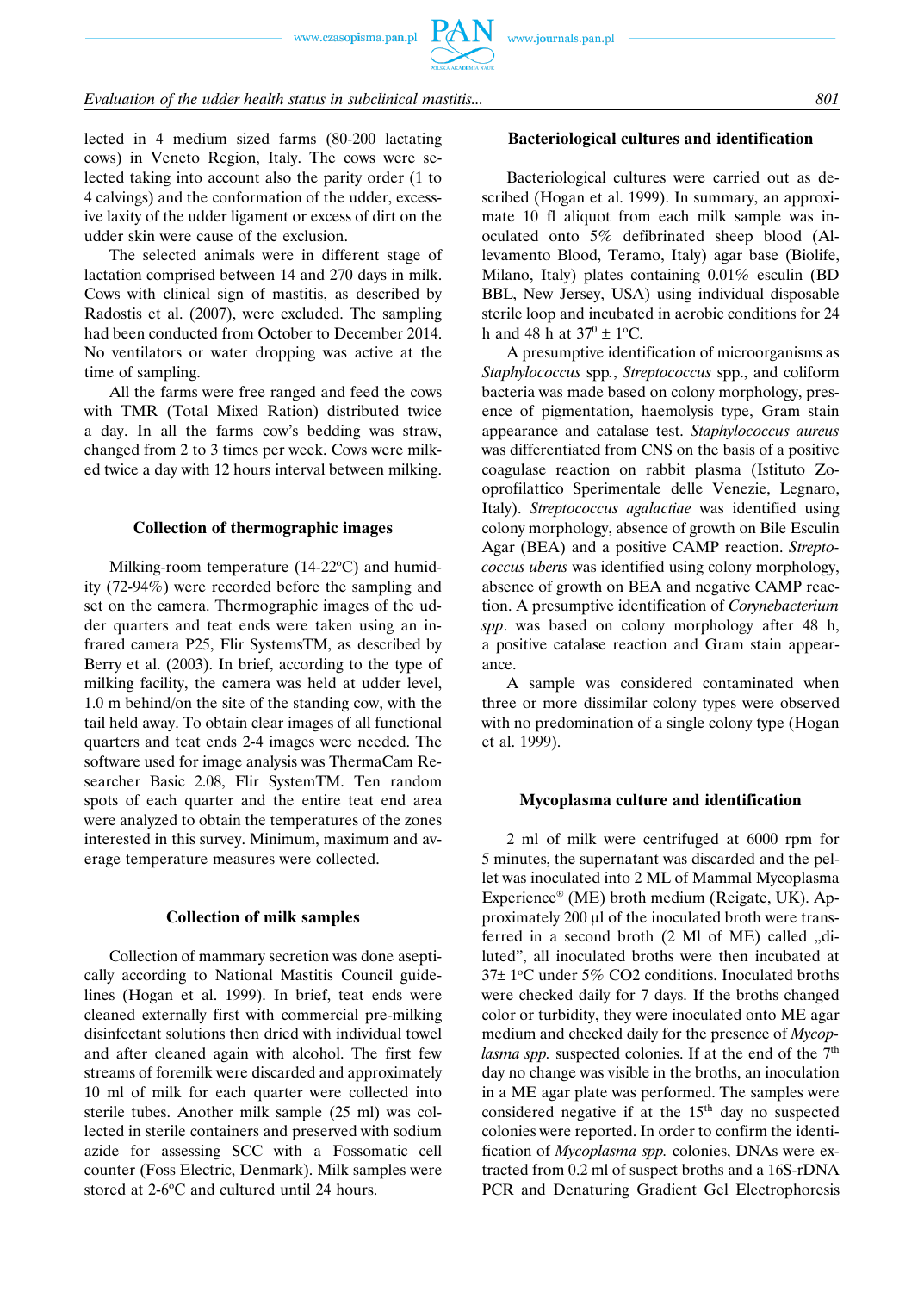*802 A. Bortolami et al.*

| Farm  | <b>Ouarters</b><br>(cows) | Negative | S. aureus | S. agalactiae | S. uberis | <b>CNS</b> | Mycoplasma<br>bovis | <b>Others Pathogens</b>                                            |
|-------|---------------------------|----------|-----------|---------------|-----------|------------|---------------------|--------------------------------------------------------------------|
| A     | 127 (32)                  | 82       |           |               |           | 24         |                     |                                                                    |
| B     | 110(30)                   | 35       | 43        |               | 15        | 13         | $\theta$            | 2 (Group D Streptococci)<br>1(E. coli)<br>1 (Corynebacterium spp.) |
|       | 80(20)                    | 21       | 36        |               | $\theta$  | 14         | $\theta$            | 1 (Corynebacterium spp.)                                           |
| D     | 63 (16)                   | 41       |           | 17            |           |            |                     |                                                                    |
| Total | 380                       | 179      | 84        | 25            | 26        | 54         |                     |                                                                    |

Table 1. Bacteriological culture results for farms A, B, C and D, number of cows and quarters sampled.

CNS: Coagulase Negative Staphylococci.

Table 2. Means of SCC, SCS, SCC -1, and SCC -2 divided according to bacteriological results.

|               | $No$ of Quarters | <b>SCC</b><br>(cells/ml x $106$ ) | <b>SCS</b>         | $SCC -1$<br>(cells/ml x $103$ ) | $SCC -2$<br>(cells/ml x $103$ ) |
|---------------|------------------|-----------------------------------|--------------------|---------------------------------|---------------------------------|
| Negative      | 179              | 1.01                              | 4.1 <sup>a</sup>   | 1.49                            | 0.96                            |
| S. aureus     | 84               | 1.99                              | 5.8 <sup>b</sup>   | 1.25                            | 0.89                            |
| S. agalactiae | 25               | 4.66                              | $7.3^{b,c}$        | 1.04                            | 1.86                            |
| S. uberis     | 26               | 4.24                              | 6.7 <sup>b,c</sup> | 2.50                            | 1.55                            |
| <b>CNS</b>    | 54               | 1.97                              | 4.8 <sup>a,d</sup> | 1.91                            | 0.87                            |

a,b,c,d: different letters indicates statistically different means.

SCC -1: Mean SCC at the last functional control (7-30 days before the sampling).

SCC -2: Mean SCC at the previous functional control (37-60 days before the sampling).

CNS: Coagulase Negative Staphylococci.

Table 3. Minimum, Maximum and Average temperatures ± Standard Deviation measured both at Nipple and udder Quarter level divided according to the bacteriological culture results.

|               | $N^{\circ}$ of<br><b>Ouarters</b> | Min<br>Nipple<br>(°C) | Max<br>Nipple<br>$({}^{\circ}C)$ | Average<br>Nipple<br>(°C) | Min<br><b>Ouarter</b><br>$(^{\circ}C)$ | Max<br>Ouarter<br>$(^{\circ}C)$ | Average<br><b>Ouarter</b><br>$(^{\circ}C)$ |
|---------------|-----------------------------------|-----------------------|----------------------------------|---------------------------|----------------------------------------|---------------------------------|--------------------------------------------|
| Negative      | 179                               | $26.12 \pm 0.42$      | $33.34 \pm 0.17$                 | $30.42 \pm 0.26$          | $30.82 \pm 0.31$                       | $34.32 \pm 0.14$                | $33.08 \pm 0.17$                           |
| S. aureus     | 84                                | $23.83 \pm 0.58$      | $32.49 \pm 0.22$                 | $28.75 \pm 0.33$          | $28.70 \pm 0.45$                       | $33.52 \pm 0.20$                | $31.95 \pm 0.23$                           |
| S. agalactiae | 25                                | $24.47 \pm 0.93$      | $32.58 \pm 0.33$                 | $28.86 \pm 0.51$          | $30.67 \pm 0.73$                       | $34.10 \pm 0.31$                | $32.93 \pm 0.36$                           |
| S. uberis     | 26                                | $24.10 \pm 0.83$      | $32.23 \pm 0.30$                 | $29.47 \pm 0.35$          | $29.29 \pm 0.47$                       | $33.21 \pm 0.20$                | $31.85 \pm 0.24$                           |
| <b>CNS</b>    | 54                                | $25.35 \pm 0.61$      | $33.04 \pm 0.23$                 | $30.10 \pm 0.45$          | $30.56 \pm 0.65$                       | $34.40 \pm 0.28$                | $32.90 \pm 0.33$                           |

CNS: Coagulase Negative Staphylococci.

(DGGE) method were performed as described by McAuliffe et al. (2005).

Significance was defined at  $p<0.05$ . All the data were analyzed with SAS software (Littell 2006).

#### **Statistical analysis**

SCS was calculated as described in literature: Score=log2(SCC/100.000)+3 (Reents et al. 1995). A Multivariate Analysis of Variance (ANOVA) was conducted in order to evaluate differences between SCC, SCS and Udder Surface Temperature (UST) according to the results of the bacteriological exam. To investigate the presence of an association between udder surface temperatures and SCS, Pearson's coefficients were calculated.

#### **Results**

#### **Bacteriological and Mycoplasma culture**

Bacteriological results are shown in Table 1. *S. aureus* was the most frequent pathogen isolated in subclinical mastitis cows in the farms involved in this study, accounting for the 41.8% of the positive samples and being present in 3 of 4 farms. *Streptococcus agalactiae* and *Streptococcus uberis* were present in the 12.4 and 11.9% of the positive samples respective-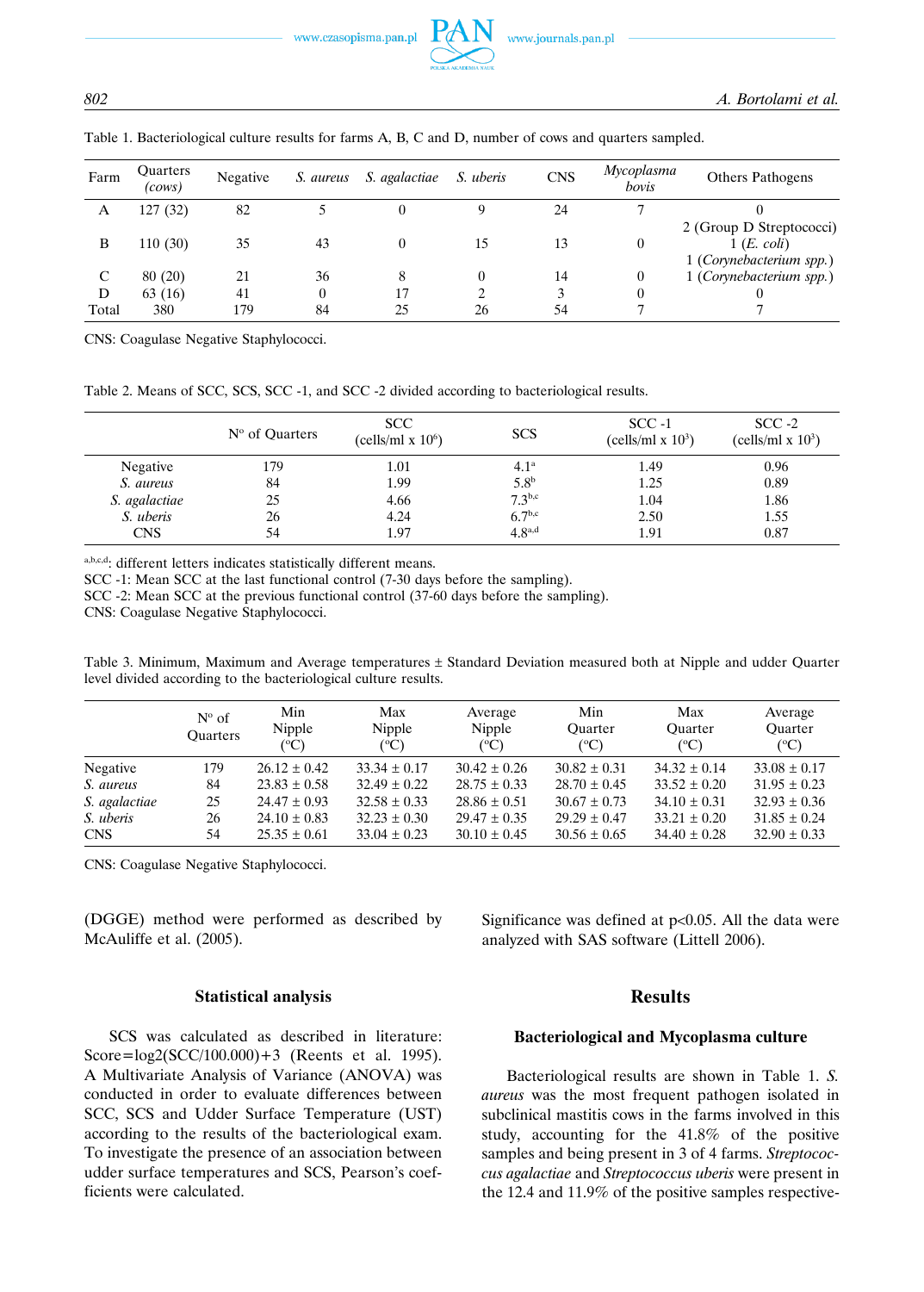

Fig. 1. Mean Average (AVG) temperatures (°C) at Quarter and Nipple level according to Somatic Cell Score.

ly. Other pathogens as Group D Streptococci, *E. coli* and *Corynebacterium spp*. were isolated from the farms involved in the study. In Farm A seven quarters resulted positive for *Mycoplasma bovis* and belonged to three different animals.

#### **Somatic Cell Count**

In Table 2 the results of SCC and SCS according to the bacteriological results and the farm records of SCCs of the cows enrolled in this study are summarized. Streptococci caused the highest raise in SCC  $(4.66$  and  $4.24x10<sup>6</sup>$  cells/ml for *S. agalactiae* and *S. uberis* respectively) while the lowest SCC was determined in the quarters negative for bacterial growth. *Staphylococcus aureus* and CNS infected quarters had similar means for SCC  $(1.99 \text{ and } 1.97 \text{x}10^6 \text{ cells/ml re-}$ spectively) but *S. aureus* positive quarters had a higher mean SCS  $(5.8 \pm 0.3 \text{ vs } 4.8 \pm 0.4)$ . The SCS resulted more sensitive than SCC for the identification of quarters positive for bacterial growth. Only SCS of quarters positive for CNS did not differ from negative quarters. Comparing the positive quarters, SCS of quarters infected by Streptococci significantly (p<0.05) differed from quarters infected with CNS, but SCS was not able to differentiate between *S. aureus* and CNS.

#### **Udder surface temperatures**

The mean temperatures measured both at quarter and nipple levels at increasing SCS are shown in Fig. 1. The statistical analysis revealed a negative association between averages (AVG) temperatures at quarter  $(-0.12)$  (p<0.05) and nipple  $(-0.28)$  (p<0.01) level and SCS. The same significant  $(p<0.05)$  association was observed also in nipple minimum  $(-0.22)$  and maximum (-0.20) temperature and quarter maximum (-0.16) temperature. No associations were found between a positive bacteriological culture and temperature measured at both nipple and quarter level. UST resulted higher in negative quarters  $(30.42 \pm 0.26$ °C at nipple level and  $33.08 \pm 0.17$ °C at quarter level) than in positive quarters.

Table 3 presents the average, minimum and maximum temperatures at both nipple and quarter level associated to the pathogen isolated from bacterial culture.

#### **Discussion**

The high prevalence of *S. aureus* in our study support the findings of Bertocchi et al. (2012) who investigated the prevalence of different mastitis pathogens in the Northern part of Italy, and confirmed the important role of this pathogen in subclinical mastitis issues. Coagulase Negative Staphylococci were present in 26.9% of the positive samples and these results confirm the recent literature that describes CNS as an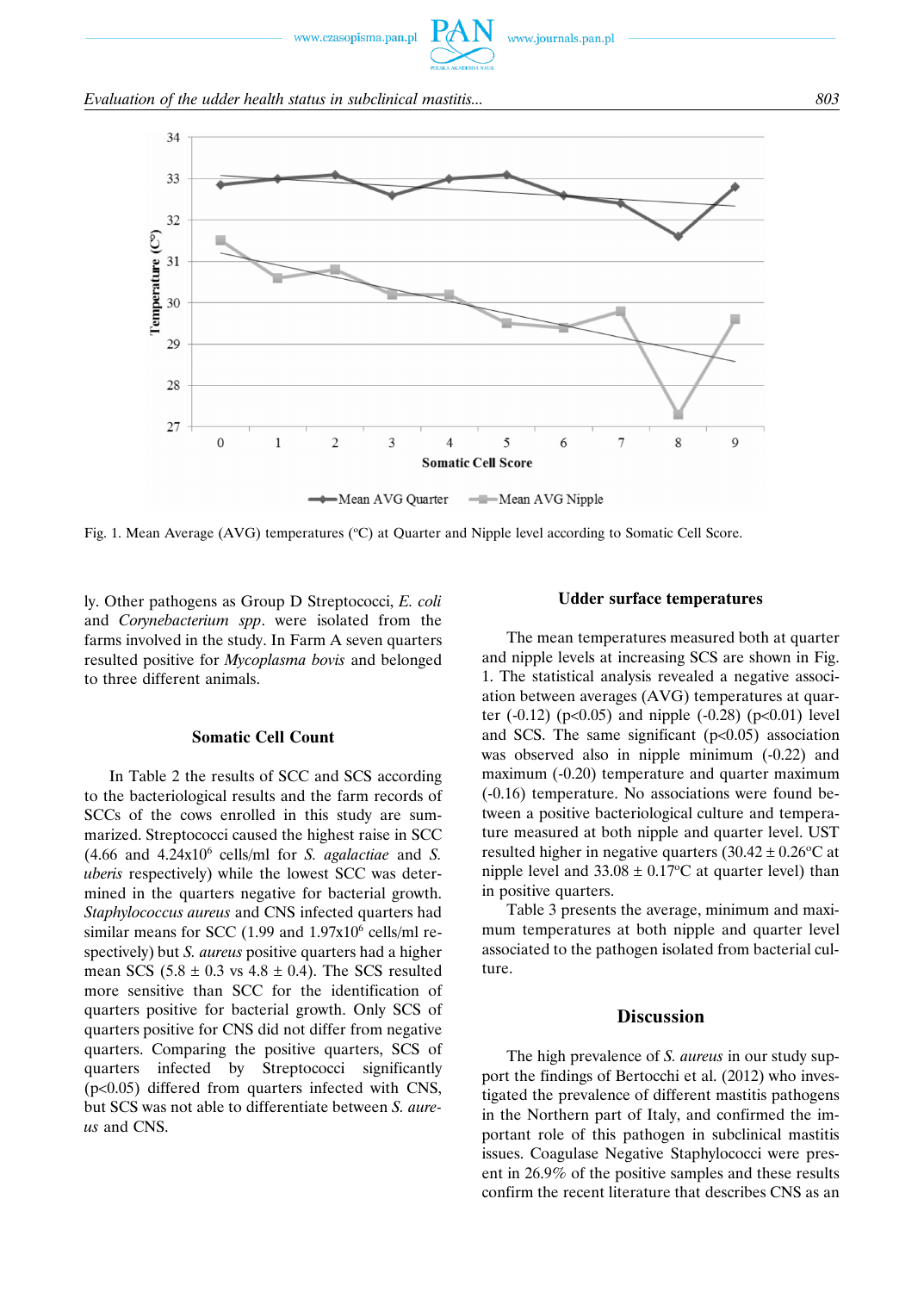

emerging cause of subclinical mastitis (Pyörälä and Taponen 2009). Udder infection caused by *Mycoplasma bovis* is well described in the literature (Jasper 1977) but the prevalence of this contagious microorganism as a cause of clinical and subclinical mastitis is still unknown in Italy. Since many diagnostic laboratories in Italy do not routinely include *Mycoplasma spp.* culture in the diagnostic investigation of milk samples, the role of this pathogen as a mastitis and subclinical mastitis causative agent could be underestimated.

Other pathogens were isolated from the milk samples, as Group D Streptococci, *E. coli* and *Corynebacterium spp*., with lower frequency and together with *M. bovis* the number of samples were too low to be used for statistical purposes.

The SCS resulted more sensitive than SCC for the identification of positive quarters. Only the CNS positive quarters did not differ from the negatives which was probably caused by the moderate increase in SCC of cows infected with CNS as previous observations showed (Lam et al. 1997). The cell concentration in uninfected quarters is still debated. In Europe, elevated SCCs above 200 000 cells/ml are often considered as an indicator of mastitis (Schukken et al. 2003). The SCC of negative quarters found in this study is high but an extreme variability has been previously reported by Djabry et al. (2002) with a range of 7 000 to 1 849 000 cells/ml in herds characterized by high SCC (> 700 000 cells/ml). The presence of an increased risk for a positive bacteriological culture in cows with high SCC has been previously reported (Sgorbini et al. 2014) and the effect of pathogens is more evident if quarter SCC is used (Schwarz et al. 2010).

The decrease in temperature observed in cows with high SCC may be explained as a decrease in functionality and blood flow to the affected udder (McGavin et al. 2007). For *S. aureus* a severe effect on the udder tissues has been well described in the literature with lesions of the alveolar secretory epithelial cells of variable severity, shrinkage of alveoli, proliferations of conjunctive tissues (Sutra and Poutrel 1994).

For other bacteria, the mammary tissue damage during IMI has not been studied so extensively but is probably underestimated because of the lack of sensitive and non-invasive detection methods (Zhao and Lacasse 2008). These results are in contrast with previous findings (Polat et al. 2010), which reported a positive association between SCC and USTs. SCC is, however, an unspecific indicator of inflammatory process and a raise in SCC is not necessary caused by bacterial infections (Hillerton 1999). In our work, the decrease in temperature at increasing SCC may be related to inflammation processes limited to deeper portions of the udder quarter thus not causing an increase in UST or even, the deviation of the blood flow could cause a decrease in the UST. Invasion and localization into deeper tissue after the entrance into the udder quarter is typical of bacterial strains that cause persistent infections (Haveri et al. 2005). A similar decrease in temperature observed in cows with high SCS were observed in the animals with positive bacteriological culture. The higher effect, although not significant, has been observed in cows positive for *S. aureus* and *S. uberis*, two pathogens that frequently colonize the udder with IMI poorly responsive to antibiotic treatments and that often evolve in chronic forms of mastitis (Pedersen et al. 2003).

The cows resulted negative at the bacteriological exam seems to have higher temperatures at all levels. This result could be explained by a successful clearance of the infection with fewer tissue damages and a restoration of the normal blood flow (McGavin et al. 2007). The USTs of the healthy quarters found in this study are similar to the results obtained in previous works (Berry et al. 2003, Polat et al. 2010) where the temperature measured at udder level was respectively  $33.42^{\circ}$ C and  $33.45^{\circ}$ C. The temperature obtained in subclinical mastitis cows in this work, however, was lower than the temperatures reported by Polat et al. (2010) who investigated the use of thermal imaging in subclinical mastitis investigations, even if in a different breed (Holstein Friesian vs Brown Swiss) and classified only according to SCC without taking into account the aetiology of mastitis. These differences in findings may be caused by the differences in the stage of the infection, since a late stage of infection is characterized by having more repair process and less inflammatory response compared to earlier stage of infection, or by differences in the aetiological agent (Benites et al. 2002).

In conclusion, the SCS has been able to identify cows infected by different pathogens except from the animals infected with CNS. The lack of a significant association between aetiological agent and udder temperatures confirm the poor diagnostic value of termography in subclinical mastitis aetiology investigations.

However, the association found between SCS and temperatures suggests the use of thermographic imaging as a screening tool helpful in the evaluation of an inflammation status of the udder. At the moment, SCC and SCS remains the method of election to monitor the udder status of the herd and further studies are needed to confirm the discriminatory potential of SCS in subclinical mastitis investigations.